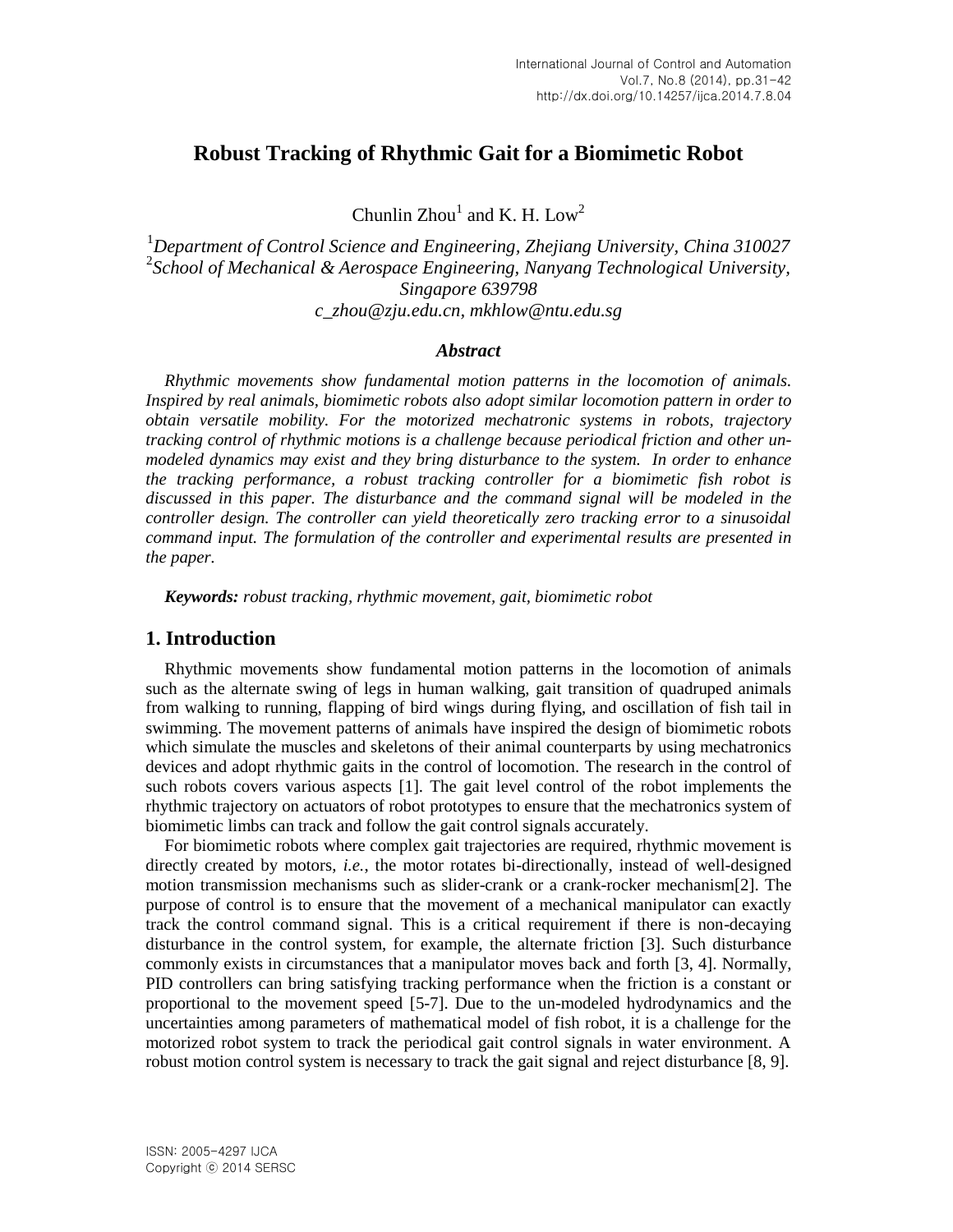In this paper, a biomimetic fish robot propelled by a 2 degree-of-freedom (DoF) caudal fin will be taken as an example for the study (see Figure 1). Fish of this form obtains thrust through the oscillation of its caudal fin controlled by sinusoidal gait signals [\[10\]](#page-10-7). The rhythmic oscillation of the caudal fin results in continuously periodical reactive force from water, which brings strong disturbance to the control system [\[1\]](#page-10-0). This motor-level control problem will be the major issue of the present paper. Firstly, motion control model of the robot is discussed in Section 2. As an improvement of PD controller, the robust tracking controller, is formulated in Section 3. The performance of the PD controller and the robust tracking controller is compared and tested in experiments, which is shown in Section 4.



<span id="page-1-0"></span>**Figure 1. (a) CAD Model of a Fish Robot and (b) Schematic of Tail Linkages and the Water Reactive Force. Figures are Adapted from [\[11\]](#page-10-8)**

# **2. The Motion Control Model**

From mechanical viewpoints, it is feasible to model vertebras of slender fish body or bones of its flexible fins as rigid linkages [\[12-15\]](#page-10-9). The objective of modeling swimming gait is to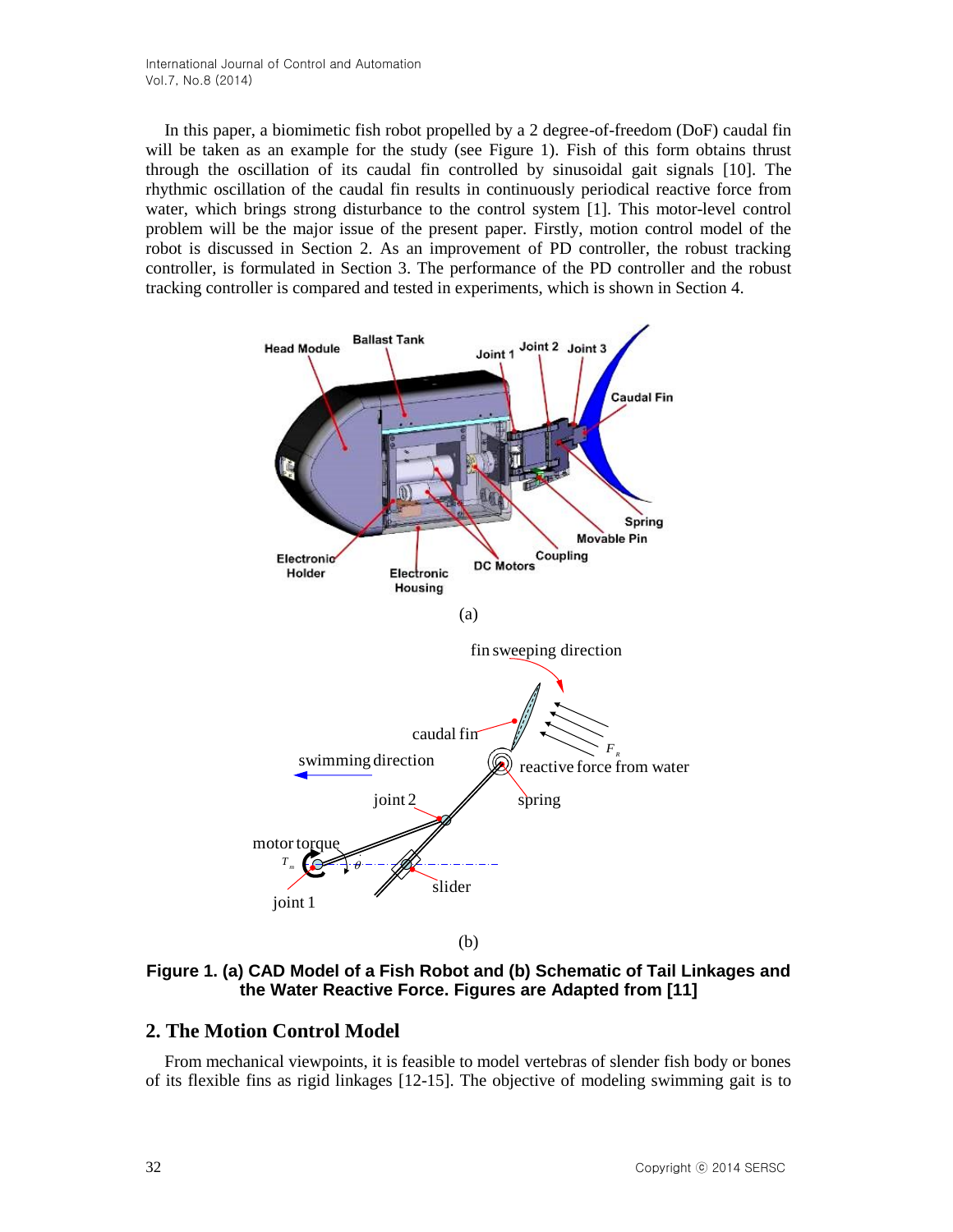find the time-dependent control signal of each actuator that drives the linkage [\[16,](#page-10-10) [17\]](#page-10-11). In order to maintain the coordination of multiple gaits, those gait generators can be derived from predefined motion reference system, *i.e.*, the body motion function suggested by Lighthill [\[13,](#page-10-12) [18\]](#page-10-13). The swimming gaits (control commands for each articulated linkages) can then be obtained by decomposing the body motion function and be modeled by a sine function during the steady swimming:

$$
\theta(t) = A \sin(2\pi f t + \varphi) \tag{1}
$$

where  $\theta(t)$  is the gait control signal, *A* is the tail oscillation amplitude, *f* is the oscillation frequency, and  $\varphi$  is the phase angle between linkages. Note that *A* and  $\varphi$  are determined by the body motion function that the linkages plan to fit.

Well-selected values of the two parameters ensures the coordination of swimming motion [\[12,](#page-10-9) [19\]](#page-10-14). As the tail oscillates in water, the caudal fin pushes water aside and causes the distortion of water, which results in the reactive force. The force is related to the geometry of fin, the oscillation speed and the feature of fluid, as shown in [Figure 1b](#page-1-0). The water reactive force can be treated as a damping in the controller design for the tail fin [\[20\]](#page-10-15). The damping coefficient  $b$  is related to the geometry of caudal, the oscillation speed, the feature of fluid, and the attack angle of caudal fin to water flow. Its value can be obtained through experiments and the range is within 0.7514 - 1.12 mN·s/rad. The dynamics of the motorlinkage caudal mechanism can be given as follows [\[21\]](#page-10-16):

$$
T_m = K_m I = (J\theta + b\theta) / G \tag{2}
$$

$$
V_{in} - K_e \frac{\dot{\theta}}{G} = L_m \frac{dI}{dt} + IR_m
$$
 (3)

where  $T_m$  is the output torque of the motor, *I* is the electric current through the armature, *J* is the equivalent moment of inertia of the tail mechanism, and  $K_e$  is the back electromotive force coefficient. Other parameters are listed in [Table 1.](#page-2-0)

| Nominal Voltage $V_{in}$ (V)         | 15            |
|--------------------------------------|---------------|
| Torque constant $K_m$ (mN·m/A)       | 14.3          |
| Terminal Resistance $R_m$ (ohm)      | 0.902         |
| Terminal inductance $L_m$ (mH)       | 0.0882        |
| Tail Inertia $J$ (gcm <sup>2</sup> ) | 87.3          |
| Nominal Gear Ratio G                 | $180/\pi/103$ |
| Mechanical time constant $\tau$ (ms) | 82            |

<span id="page-2-0"></span>**Table 1. Parameters of Motion Control Model at Nominal Supply Voltage**

) For the current mechanical system, the response delay of motor caused by the inductance of armature is much insignificant compared with the one caused by the inertia of mechanical components. Therefore the influence of the inductance can be neglected. Base on this assumption, by applying Laplace transformation to Eqs. (2) and (3), the open loop transfer function can be given by

$$
\frac{\theta(s)}{\theta_d(s)} \approx \frac{G K_m}{s(JRs + bR + K_m K_e)} = \frac{K_o}{s(\tau s + 1)}
$$
(4)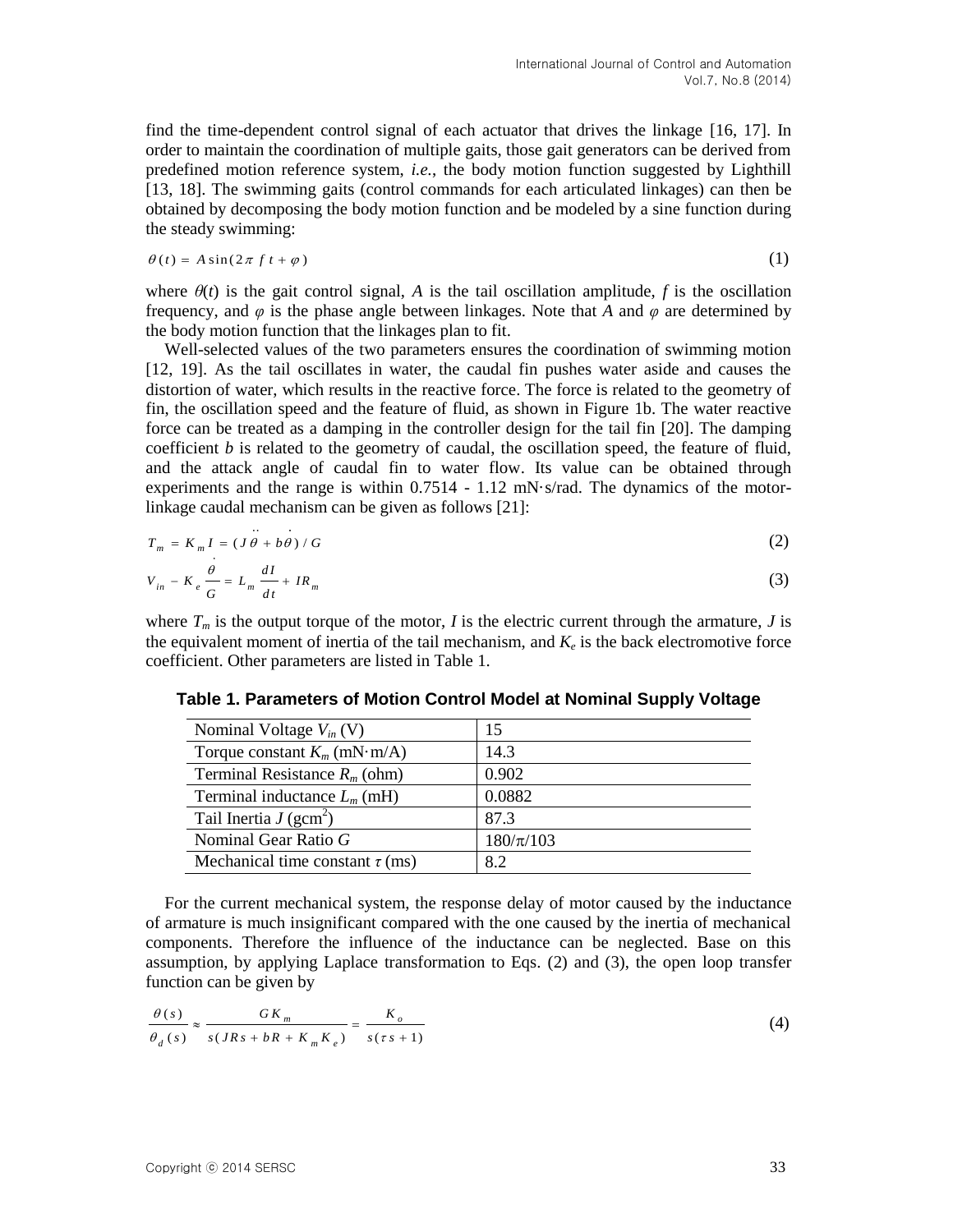where  $K_o$  is the open loop gain,  $\tau$  is the mechanical time constant, *s* is the Laplace operator and they are defined by:

$$
\tau = \frac{R J}{b R + K_e K_m} \, , \ K_o = \frac{G K_m}{b R + K_e K_m} \, , \ K_e = K_m
$$

## **3. Design of Gait Tracking Controllers**

Low level controllers are necessary to ensure the actuator accurately track the rhythmic command signal. In experiments, it has been found that once the gait signals are changed (the amplitude and/or frequency are changed), the parameters of the controller have to be redesigned if a PID controller is adopted. Otherwise, the tracking performance will be deteriorated. A robust tracking controller is developed to address this problem. The derivation of controllers is discussed in this section.

### **3.1. Limitation of PID Controller**

The closed-loop tracking control with a fore filter is designed and described by the block diagram in [Figure 2.](#page-3-0) A PD controller is adopted for the test. Integral term is absent because the control plant already contains an integrator. The fore filter is employed to eliminate the negative effect of the zero in the controller. When the controller is applied good tracking performance is only exhibited for gait signals with certain parameters. [Figure 3](#page-3-1) shows the simulation results of the tracking to different gait control inputs. Three typical cases for the control system are illustrated. The controller is designed under parameters of Case 1 and satisfied tracking performance can be observed. In Cases 2 and 3 where the amplitude and frequency are changed respectively, the tracking performance becomes worse, which indicates weak robustness of the system.



<span id="page-3-0"></span>**Figure 2. Closed-loop Gait Tracking Control with PD Controller and a Fore Filter**



<span id="page-3-1"></span>**Figure 3. Tracking Performances with PD Controller for Different Gait Inputs: Response by Changing Input Amplitude (Case 2) and Influence from Change of Frequency (Case 3)**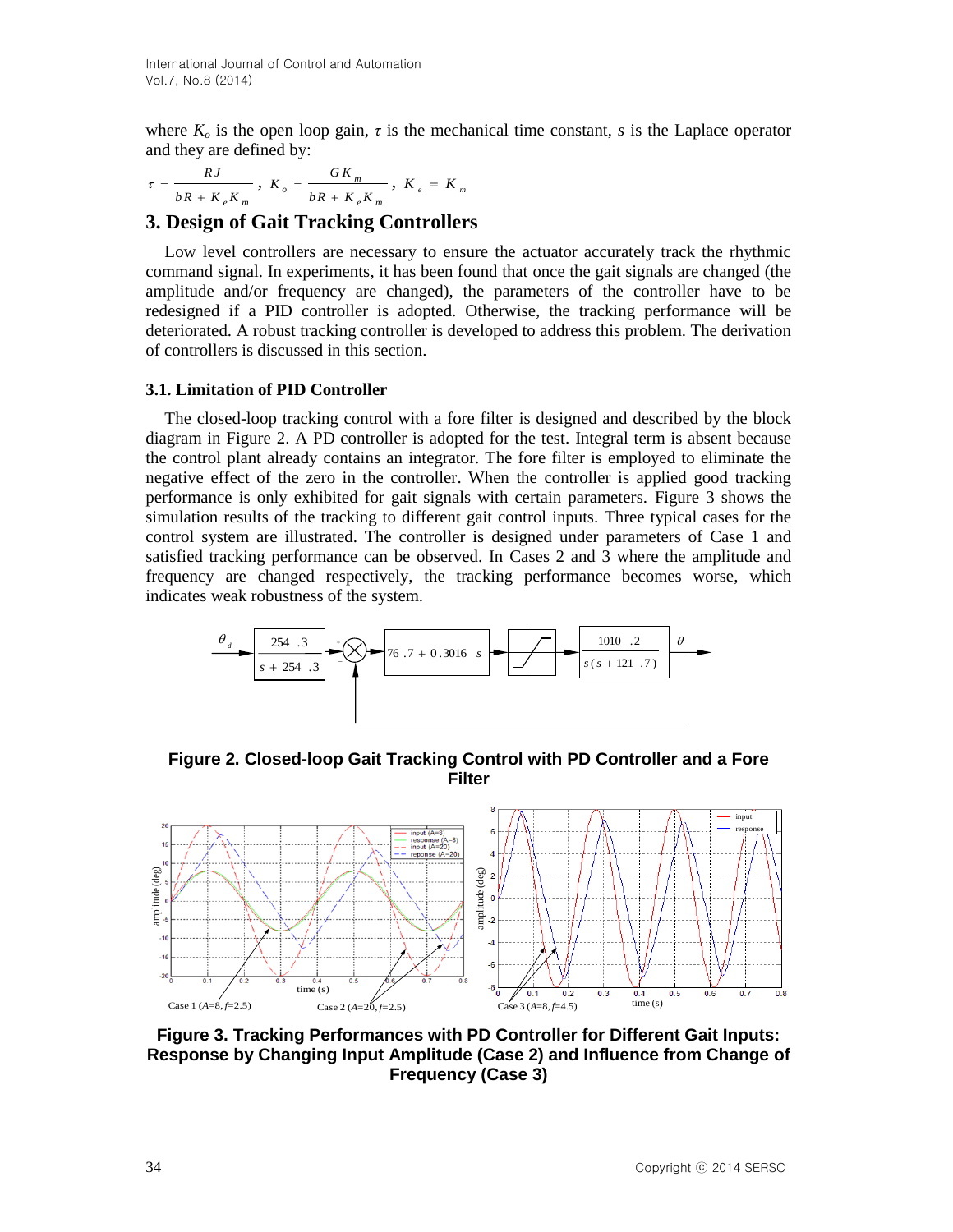In the design of PD controller, the external reactive force is treated as linear damping to the control system. This assumption is only an approximation to the actual circumstance. The force is proportional to the square of the sweeping velocity and the damping coefficient varies periodically along with the periodical gait control input. If the input signal changes or the evaluation of damping coefficient is not accurate, the controller cannot provide high performance regulation. One way to solve this problem is to design PD controller for all input cases. However, because there are numerous combinations of input frequency and amplitude in practical application, it can hardly to develop a dynamic programmed PD controller.

#### **3.2. Design of a Robust Gait Controller**

The approach based on error space analysis and introduced in [\[22\]](#page-10-17) will be employed to design the robust tracking system. In the state space model, the external disturbance is

included. According to Eq. (4), the state space model of the tail system can be given by\n
$$
\Theta = \begin{bmatrix} \theta \\ \theta \end{bmatrix} = \begin{bmatrix} 0 & 1 \\ 0 & -1/\tau \end{bmatrix} \begin{bmatrix} \theta \\ \theta \end{bmatrix} + \begin{bmatrix} 0 \\ K_o \end{bmatrix} u + B' T_R = A \Theta + B u + B' T_R
$$
\n(5)

$$
y = \begin{bmatrix} 1 & 0 \end{bmatrix} \begin{bmatrix} \theta \\ \cdot \\ \theta \end{bmatrix} = \mathbf{C} \Theta
$$
 (6)

where  $\Theta$  is the system state vector, **A** is the state matrix, **B** is the input matrix, *u* is system input, **B**' is the disturbance matrix, *y* is the system output, **C** is the output matrix, and  $T<sub>R</sub>$  is the external disturbance. Here, the disturbance is combined into control system as part of the system and the gait control problem can be solved in an error space. In this case, *b*=0. To build the error space, firstly the tracking error is defined by

$$
e = \theta_d - y \quad i.e., \quad \theta_d = e + y \tag{7}
$$

By differentiating both sides of Eq. (7) twice, we obtain

$$
\ddot{\theta}_d = e + y \tag{8}
$$

From Eq. (1), we know that the reference gait control input satisfy the following differential equation:

$$
\ddot{\theta}_d + \omega^2 \theta_d = 0 \tag{9}
$$

where *ω*=2*πf*. Substitute Eqs. (7) and (8) into (9), we obtain:

$$
(\ddot{e} + \ddot{y}) + \omega^2 (e + y) = 0 \tag{10}
$$

By rearranging Eq. (10), explicit input  $\theta_d$  can be eliminated from those equations and the following relationship can be obtained:

$$
\ddot{e} + \omega^2 e = -(\ddot{y} + \omega^2 y) = -\mathbf{C}(\Theta + \omega^2 \Theta)
$$
\n(11)

For further deriving, new state *γ* is introduced. It is defined as

$$
\gamma = \ddot{\Theta} + \omega^2 \Theta = \begin{bmatrix} \gamma_1 \\ \gamma_2 \end{bmatrix} \tag{12}
$$

With this definition, the Eq. (11) can be replaced by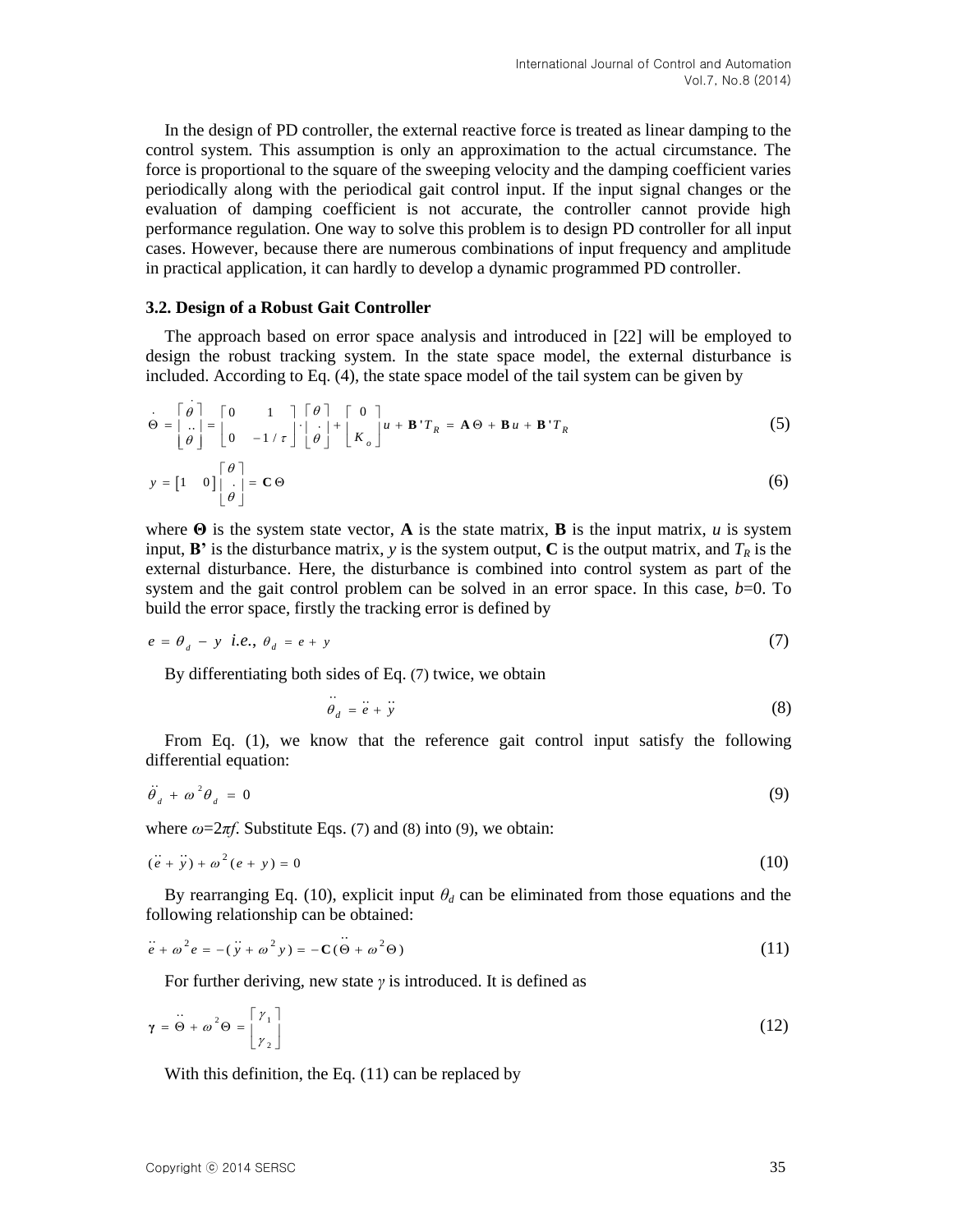$$
\ddot{e} = -\mathbf{C}\gamma - \omega^2 e = -\gamma_1 - \omega^2 e \tag{13}
$$

The state equation of  $\gamma$  can then be derived as

$$
\dot{\gamma} = \Theta + \omega^2 \Theta = \mathbf{A}\gamma + \mathbf{B}\mu + \mathbf{B}'(T_R + \omega^2 T_R)
$$
\n(14)

where a new definition is introduced:

$$
\mu = \ddot{u} + \omega^2 u \tag{15}
$$

The disturbance satisfies the same differential equation as the gait control signal, which is

$$
\ddot{T}_R + \omega^2 T_R = 0 \tag{16}
$$

Substitute Eqs. (15) into (14) and obtain

$$
\dot{\gamma} = \mathbf{A}\gamma + \mathbf{B}\mu = \begin{bmatrix} \gamma_2 \\ -\gamma_2/\tau \end{bmatrix} + \begin{bmatrix} 0 \\ K_o \end{bmatrix} \mu
$$
\n(17)

 $\ddot{\epsilon} = -C\gamma - \omega^2 e = -\gamma - \omega^2 e$ <br>
The state equation of  $\gamma$  earn then he derived as<br>  $\gamma = \delta^2 e = \gamma^2 + 8\pi$ ,  $\gamma = \gamma^2 + 8\pi^2$  (14<br>  $\gamma = \delta^2 e = \gamma^2 + 8\pi$ ) (14<br>  $\gamma = \delta^2 e^2 + \gamma^2 = 0$ <br>  $\gamma = \delta^2 e^2 + \gamma^2 = 0$ <br>
The disturbance satisfi It can be noticed that in Eq. (17), the reference input signal  $\theta_d$  and the disturbance  $T_R$ become implicit. Eqs. (13)-(17) describe the relationship between tracking error *e* and the newly introduced states. Then we can convert the problem of tracking reference gait input *θ<sup>d</sup>* and rejecting the disturbance  $T_R$  in original system into a new problem. The tracking error  $e$  is the output of this new state space system. A suitable control law can be designed in the error space. And the new control law regulates this error space system in the order that the error tends to zero as time gets large. If the states of the new error space system can be defined as:

$$
\varepsilon = \begin{bmatrix} e & e & \gamma_1 & \gamma_2 \end{bmatrix}^T \tag{18}
$$

The error space can then be defined by

| $\vec{\epsilon} = \begin{vmatrix} -\omega^2 & 0 & -1 & 0 & \cdot & \cdot & \cdot & \cdot & \cdot \\ 0 & 0 & 0 & 1 & \cdot & \cdot & \cdot & \cdot & \cdot \\ 0 & 0 & 0 & -1/\tau & \cdot & \cdot & \cdot & \cdot & \cdot \\ \end{vmatrix} \begin{vmatrix} \cdot & \cdot & \cdot & \cdot & \cdot & \cdot & \cdot & \cdot \\ \cdot & \cdot & \cdot & \cdot & \cdot & \cdot & \cdot & \cdot \\ \cdot & \cdot & \cdot & \cdot & \cdot & \cdot & \cdot & \cdot \\ \cdot & \cdot & \cdot & \cdot & \cdot & \cdot & \cdot & \cdot \\ \cdot & \cdot & \cdot & \cdot & \cdot$ |  | $\begin{bmatrix} 0 & 1 & 0 & 0 \end{bmatrix} \begin{bmatrix} e \\ \end{bmatrix} \begin{bmatrix} 0 \\ \end{bmatrix}$ |  | (19) |
|----------------------------------------------------------------------------------------------------------------------------------------------------------------------------------------------------------------------------------------------------------------------------------------------------------------------------------------------------------------------------------------------------------------------------------------------------------------------------------------------------------------------------------------------------------------------|--|---------------------------------------------------------------------------------------------------------------------|--|------|
|                                                                                                                                                                                                                                                                                                                                                                                                                                                                                                                                                                      |  |                                                                                                                     |  |      |

A full order state feedback controller is applied to the error space system. The control law is given by

$$
\mu = -\begin{bmatrix} k_4 & k_3 & k_2 & k_1 \end{bmatrix} \cdot \begin{bmatrix} e \\ e \\ e \\ r_1 \\ r_2 \end{bmatrix} \tag{20}
$$

where  $k_i$  (i=1, 2, 3, 4) is the feedback gains. In this error space, in order to get desired dynamics and zero tracking error, we can obtain the values feedback gains through pole placing method. Theoretically, when the system performance is defined by the desired closedloop poles, we can achieve a response with zero steady state error by pole placing method [\[22\]](#page-10-17). The feedback gains in Eq. (20) can then be computed through Ackermann's formula [\[22\]](#page-10-17). The expression of control law for the original gait control system in terms of the actual system state can then by derived. By combining Eqs. (17)-(20), we obtain:

$$
\mu = \ddot{u} + \omega^2 u = -(k_4 e + k_3 e) - [k_2 \quad k_1] \cdot (\dot{\Theta} + \omega^2 \Theta)
$$
 (21)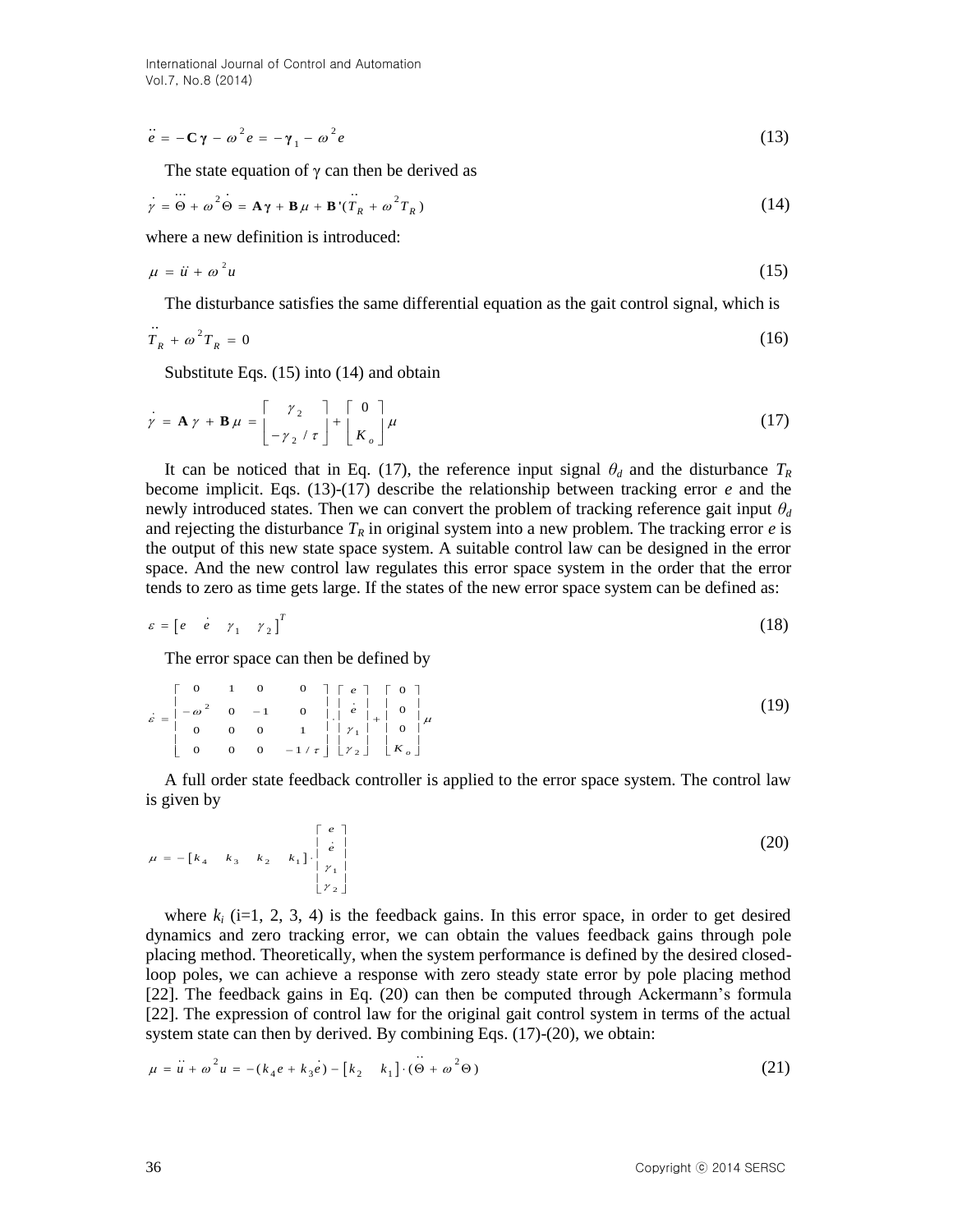Rearrange Eq. (21) and combine the like terms:

$$
(u + K\Theta)^{(2)} + \omega^{2} (u + K\Theta) + (k_{4}e + k_{3}e) = 0
$$
\n(22)

where  $\mathbf{K} = [k_2, k_1]$ . Eq. (22) defines the dynamics of the robust controller. It can be seen that that the system is made up of two parts. One part is the full order state feedback controller for the motor-linkage system and the other part is a feed forward regulator which can be given by the following transfer function between output of the controller  $x_1$  and its input  $e$ :

$$
\frac{w_1(s)}{e(s)} = -\frac{k_3s + k_4}{s^2 + \omega^2} \tag{23}
$$

where  $\mathbf{W}=(w_1, w_2)^T$  is the state of the controller. By using this controller, the overall feedback control system can be described by the block diagram depicted in [Figure 4.](#page-6-0)



<span id="page-6-0"></span>**Figure 4. Block Diagram of the Closed-Loop System with a Robust Controller**

It can be seen from [Figure 4](#page-6-0) that the overall control system comprises three loops. The inner loop includes the full-order feedback control loop of the plant and the feed-forward controller loop. The outer loop is an output feedback loop. The controller is actually an oscillator which shares the same frequency as the input signal and therefore as that of the disturbance. This characteristic ensures the tracking control system can accurately perform the periodical gait control input under disturbance with the same frequency. The transfer function of the full-order feedback controller is

$$
\frac{u_f(s)}{\theta(s)} = k_2 + \frac{k_1}{K_o} s \tag{24}
$$

According to Eq. (23) and(24), the control law of the tracking system can be given as

$$
u(s) = -\frac{k_3 s + k_4}{s^2 + \omega^2} e(s) - (k_2 + \frac{k_1}{K_o} s) \theta(s)
$$
 (25)

The total open-loop system is:  
\n
$$
G(s) = \frac{-k_3 K_0 (s + k_4 / k_3)}{(s^2 + \omega^2) [s^2 + (k_1 + 1 / \tau) s + k_2 K]}
$$
\n(26)

The transfer function of the total closed-loop system is: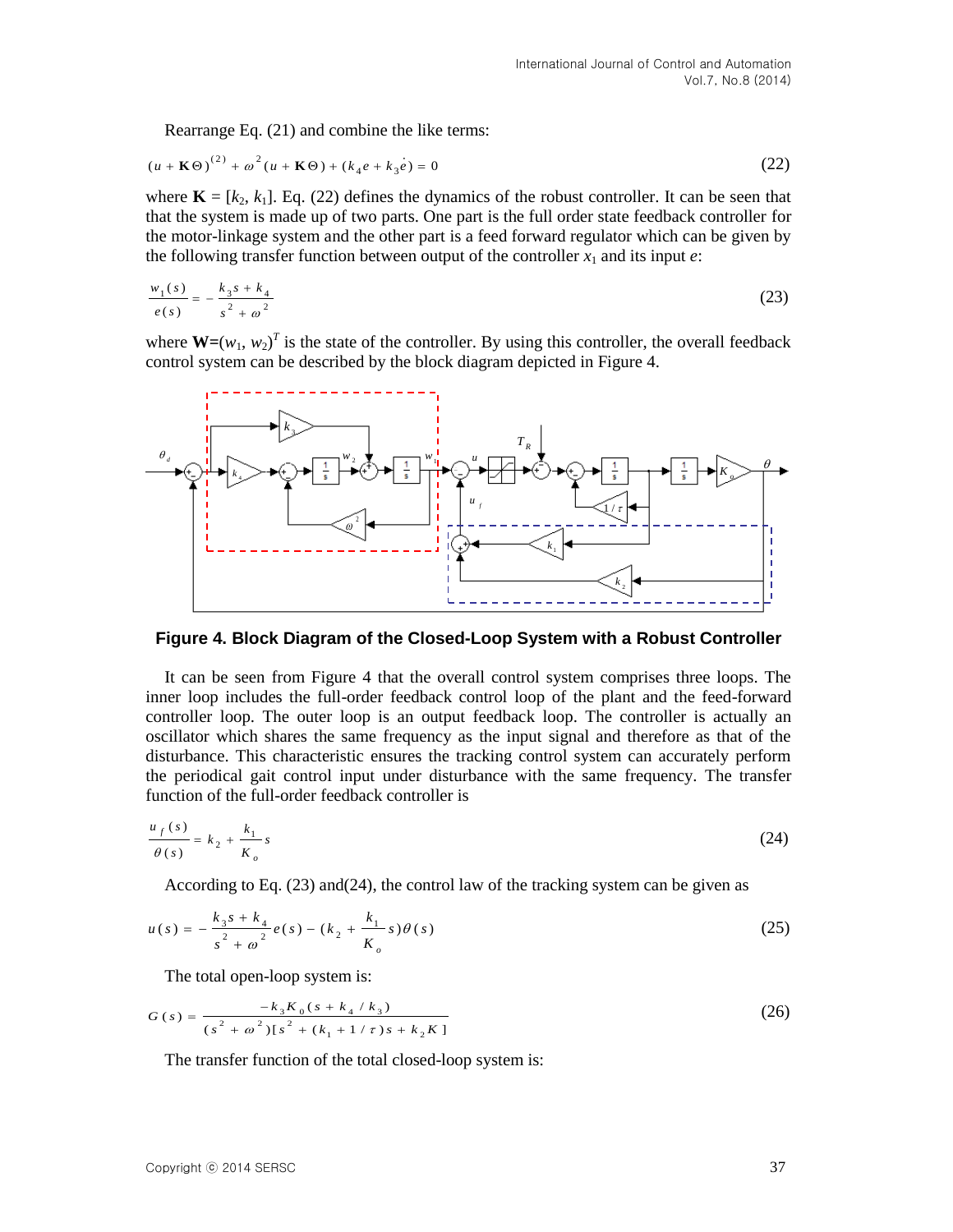$$
\frac{\theta(s)}{\theta_d(s)} = \frac{-k_3 K_0 (s + k_4 / k_3)}{s^4 + (k_1 + \frac{1}{\tau})s^3 + (k_2 K_0 + \omega^2)s^2 + [\omega^2 (k_1 + \frac{1}{\tau}) + k_3 K_0]s + K_0 (\omega^2 k_2 + k_4)}
$$
(27)

# **4. Experiment of Gait Tracking Control**

A set of experiments has been conducted in a lab water tank to test the PD controller and the robust tracking controller. The electronic control of the robot prototype is implemented on microcontroller-based real-time hardware. Master-slave control hardware is designed to perform these functions, as depicted in [Figure 5.](#page-7-0) An 8-bit micro-controller, PIC18F4520, is used as the master controller. It reads the sensor outputs and manages various tasks including sending commands, communication and task assignment. The communication with host PC is through the wireless university serial asynchronous transmission. The internal communication is based on the  $I^2C$  bus. The motion control is taken by a PIC18F2431 micro-controller. This controller runs at 40MHz, which is fast enough to perform the calculation of control algorithms. The controller generates complimentary 20KHz PWM signals to achieve a bidirectional motor control. The PWM signals are isolated from the power amplifier by an optical coupler, which enhances the stability of the electronic control system. The local controller PIC18F2431 performs the control algorithms and records the actual position data of tail fin. Then those data are transmitted through a RF transceiver to the host PC for further analysis. Upon implementation of the control algorithms, the sample rate  $f_s$  is set to 256Hz. This sample rate is fast enough to minimize the difference between the continuous and digital controller design for a DC motor driven mechanical tail system. This sample rate is chosen as the 2's integral power to make use of the shift operation in calculation, which is much faster than the normal multiplication. This technique helps to maintain the real-time property of the control system.



**Figure 5. Control Hardware with a Master-Slave Control Hierarchy**

<span id="page-7-0"></span>The controller design for tail system in (25) is conducted in continuous-time domain. In order to implement the control algorithms in the digital control hardware, the Tustin transform [\[22\]](#page-10-17) is used to convert the controller into the discrete-time domain. [Figure 6](#page-8-0) shows the responses to the gait control function with a PD controller. The testing gait is a sine signal with  $f=2.5\text{Hz}$  and  $A=12^\circ$ . Output 1 is the experiment result with theoretical controller parameters ( $K_p$  = 76.7 and  $K_d$  =0.302). It can be seen that there is obvious discrepancy between the input and the output. Significant phase lag and tracking error appears. This discrepancy may come from the imperfect modeling of the tail system. The PD controller parameters are adjusted manually upon experiments. We increase the value of  $K_d$  to reduce the phase lag and reduce  $K_p$  to restrain large overshoots. The actual values are set to  $K_p = 47.5$ and  $K_d = 0.73$ . Accordingly, the pole and the DC gain of the fore-filter is set to 65.1. The response is shown by Output 2. We can see that the error becomes smaller but a phase lag is still remained.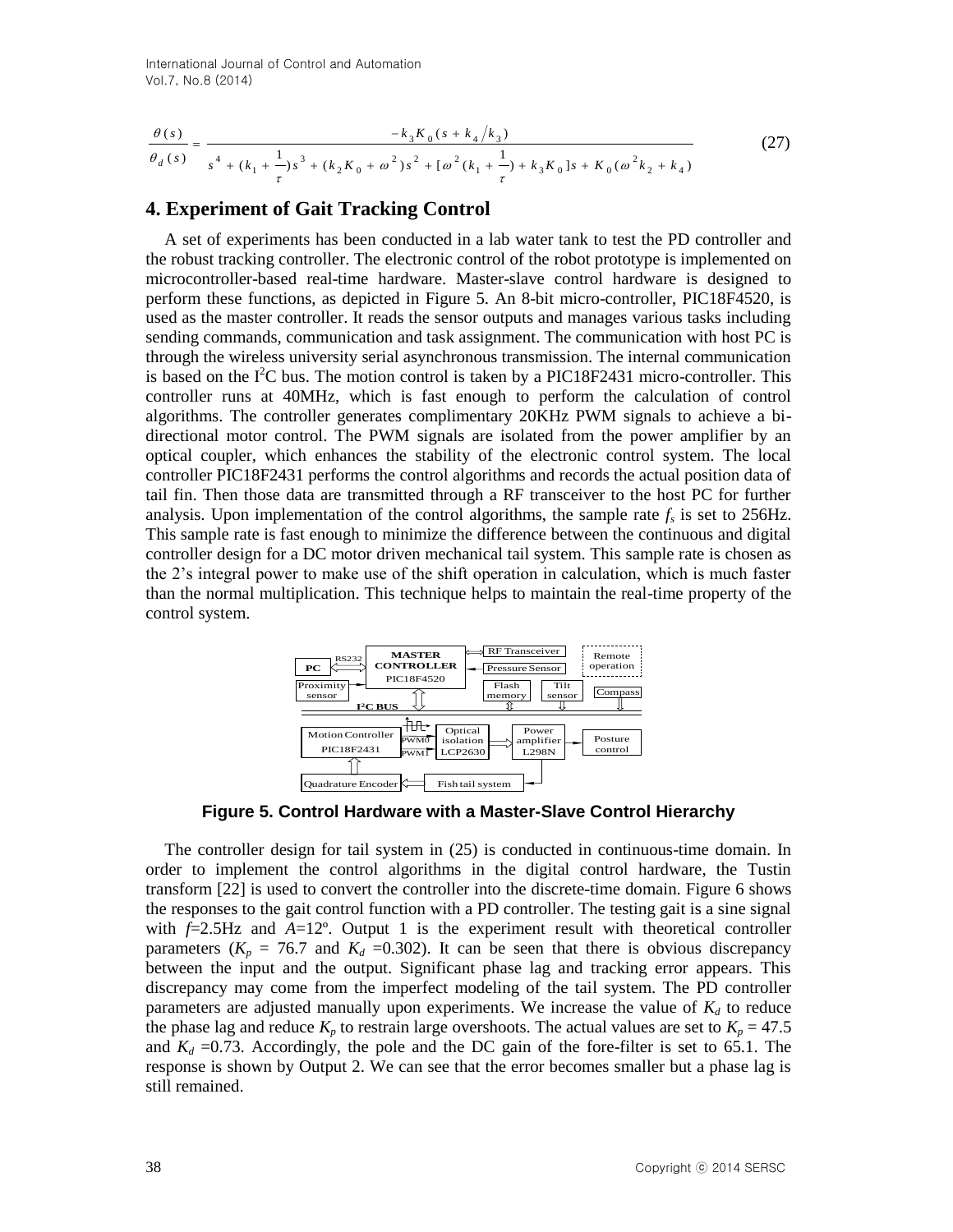

<span id="page-8-0"></span>**Figure 6. Experiment Results of PD Controller with Theoretical Parameters (Output 1) and Manually Adjusted Parameters (Output 2)**



<span id="page-8-1"></span>**Figure 7. Experiment Results of PD Control (** $K_p$  **= 47.5,**  $K_d$  **=0.73,**  $f=1.75$ **Hz, and** *A***=12º)**

In online locomotion control of fish robot, the frequency and amplitude of the swimming gait will not be constants. The PD controller has to be redesigned because in this case, the tracking control system may not be robust enough to handle different control signals. This can be illustrated by the experiment shown in [Figure 7.](#page-8-1) The PD controller designed for output 2 in [Figure 6](#page-8-0) is used to tracking the gait input with  $f=1.75\text{Hz}$  and  $A=12^\circ$ . The tracking performance becomes worse in this case as the significant difference between the input and output appears. This problem can be avoided by using the robust tracking design. By using the Tustin transform, the discrete-time version of the robust tracking control algorithms in Eq.

(25) can be given by the following linear difference equation:  
\n
$$
u(kT) = -\sum_{j=1}^{3} a_j u(kT - jT) + \sum_{j=0}^{3} \left[ b_j e(kT - jT) + c_j y(kT - jT) \right]
$$
\n(28)

<span id="page-8-2"></span>where  $k=1, 2, 3, \ldots$  and the coefficients are listed in [Table 2.](#page-8-2)

| No.   | $j=0$                                       | $j=1$                                            | $j=2$                                                               | $j=3$                                                      |
|-------|---------------------------------------------|--------------------------------------------------|---------------------------------------------------------------------|------------------------------------------------------------|
| $a_i$ |                                             | $3\omega^2 + 4f_{s}^2$<br>$\omega^2$ + 4 $f_0^2$ | $3\omega^2 + 4f_s^2$<br>$\omega^2$ + 4 $f_s^2$                      |                                                            |
| $b_i$ | $k_4 + 2 f_s k_3$<br>$\omega^2$ + 4 $f_s^2$ | $3k_4 + 2f_s k_3$<br>$\omega^2$ + 4 $f_s^2$      | $2 f_{s} k_{3} - 3 k_{4}$<br>$\omega^2$ + 4 $f_0^2$                 | $2 f_s k_3 - k_4$<br>$\omega^2$ + 4 $f_s^2$                |
| $c_i$ | $k_2 + 2k_1 / K_o$                          | $k_2 - 2k_1/K_{\rho}$                            | $(\omega^2 - 4 f_s^2)(k_2 + 2 k_1 / K_a)$<br>$\omega^2$ + 4 $f_*^2$ | $\omega^{2}(k_{2}-2k_{1}/K_{0})$<br>$\omega^2$ + 4 $f_1^2$ |

**Table 2. Parameters in Equation (28)**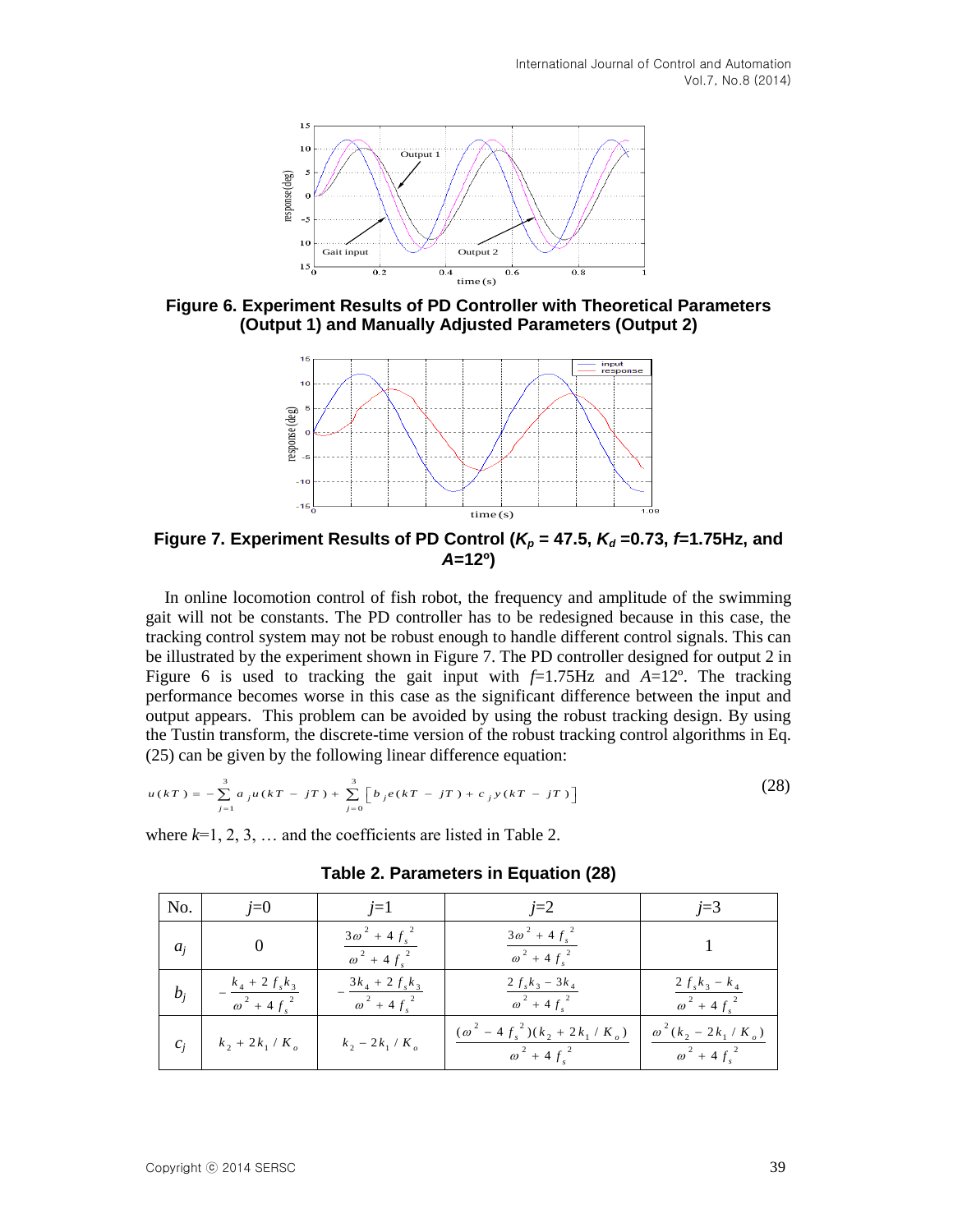[Figure 8](#page-9-0) shows the experiment results for gait input with *f*=2.5Hz and *A*=12º. The desired input, the simulation result, the actual response from experiments and the actual error curve are shown. This gait input is selected for testing because it is the most critical control input that needs to be tracking for NAF-II (the fish cannot track inputs with higher frequency or amplitude because of the power limitation of the motor). In experiments that frequency is less than 2.5Hz, smaller tracking errors and shorter setting time are achieved. Although the ideal zero-error response is not obtained, which differs from what the theoretical analysis predicts, the tracking error is reduced significantly by this robust control after a half period of setting.



<span id="page-9-0"></span>**Figure 8. Experimental Results of the Robust Tracking: (a)** *A***=12º,** *f***=2.5 Hz and (b)** *A***=12º,** *f* **=1.75 Hz.** *k***1=0.0081,** *k***2=5.035,** *k***3=-81.92,** *k***4=150.6, and** *fs***=256 Hz**

Because the input structure is modeled into the controller (the inner oscillator loop shown in **[Figure 4](#page-6-0)**) the controller can compensate the negative effects caused by the change of input and varying external disturbance. Therefore, the robustness of the whole tail motion control system is enhanced. Additionally, an analytical solution to the robust tracking problem is given, which makes it easier to program the control algorithms dynamically. The controller parameters of the algorithm can be automatically changed by analytical equations according to the variations of the gait input. It is not necessary to try different parameters as what we do with a normal PD controller.

# **5. Concluding Remarks**

Note that the robust tracking is in the motor control level and it does not affect the locomotion performance of a fish robot. The purpose of designing such a controller is to guarantee that an actuator can exactly follow the command signal while whether this command signal can lead to high performance of locomotion is not an issue in the present paper. Because the input structure is modeled into the controller, the controller can compensate the negative effects brought by the change of input and varying external disturbance caused by this change. Therefore, the robustness of the whole tail motion control system is enhanced. Experiments show that the robust tracking design can effectively help the robotic fish system to perform swimming gait with small relatively tracking error. Additionally, the paper illustrates the application of an analytical solution to the robust tracking problem, which is suitable for dynamic programming of the control algorithms. The controller parameters can be automatically generated by analytical equations according to the change of gait control signals. There is no need to try different parameters as what we do with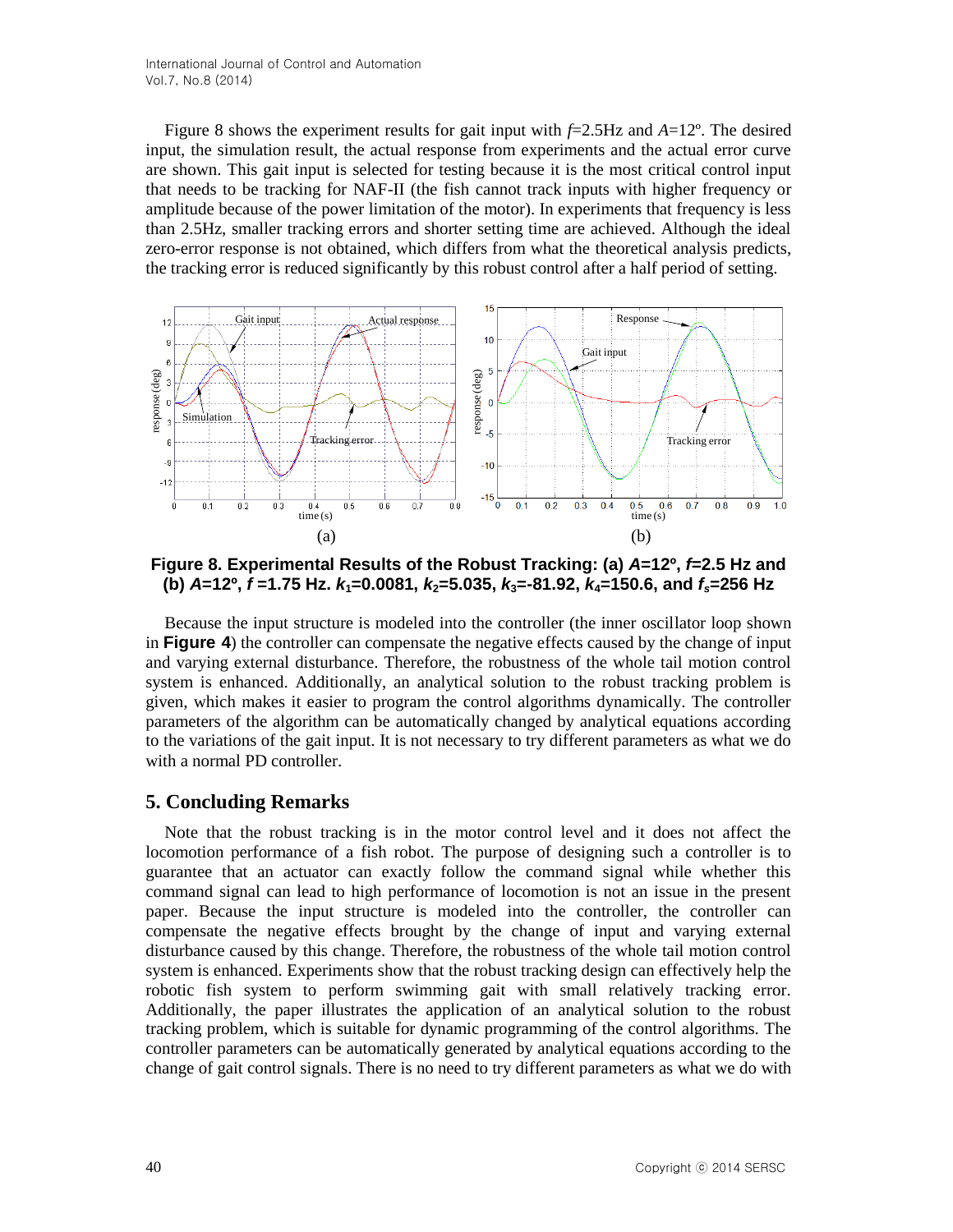a normal PD controller. This property will be useful for future online gait generation and gait tracking where the amplitude and frequency of gait control commands keep changing during swimming. The proposed robust tracking design in this paper is applied only for the control of steady swimming gait. Future work will also focus on design of tracking controller for more versatile gait patterns.

### **Acknowledgements**

This work is supported by the MoE AcRF RG23/06 Research Grants (Singapore), the Fundamental Research Funds for the Central Universities (China), and Zhejiang Provincial Natural Science Foundation of China under Grant No. LQ13F030001.

### **References**

- <span id="page-10-0"></span>[1] J. E. Colgate and K. M. Lynch, IEEE Journal of Oceanic Engineering, vol. 29, no. 3 **(2004)**.
- <span id="page-10-1"></span>[2] K. H. Low and C. W. Chong, Bioinspiration & Biomimetics, vol. 5, no. 4, **(2010)**.
- <span id="page-10-2"></span>[3] P. Chang, "Robust Tracking and Structure from Motion with Sampling Method," Ph.D, Robotics Institute, Carnegie Mellon University, Pittsburgh, USA, **(2003)**.
- <span id="page-10-3"></span>[4] S. Kwon and W. K. Chung, Perturbation Compensator based Robust Tracking Control and State Estimation of Mechanical Systems, Springer, **(2004)**.
- <span id="page-10-4"></span>[5] J. Yu, S. Wang, and M. Tan, Robotica, vol. 23, no. 1, **(2005)**.
- [6] A. Crespi, D. Lachat, A. Pasquier and A. J. Ijspeert, Autonomous Robots, vol. 25, **(2008)**, pp. 1-2.
- [7] K. Seo, S. J. Chung and J. J. E. Slotine, Autonomous Robots, vol.28, no. 3, **(2010)**.
- <span id="page-10-5"></span>[8] H. Tan, S. Shu, and F. Lin, International Journal of Control, vol. 82, no. 3, **(2009)**.
- <span id="page-10-6"></span>[9] D. Dawson, Z. Quf† and J. Duffie, Robotica, vol. 11, no. 03, **(1993)**.
- <span id="page-10-7"></span>[10] G. V. Lauder, E. J. Anderson, J. Tangorra and P. G. A. Madden, Journal of Experimental Biology, vol. 210, no. 16, **(2007)**.
- <span id="page-10-8"></span>[11] C. W. Chong, Y. Zhong, C. Zhou and K. H. Low, "Can the swimming thrust of BCF biomimetic fish be enhanced?", The 2008 IEEE International Conference on Robotics and Biomimetics (ROBIO2008), Bangkok, Thailand, **(2008)**.
- <span id="page-10-9"></span>[12] K. H. Low, C. Zhou and Y. Zhong, Advanced Robotics, vol. 23, no. 7-8, **(2009)**.
- <span id="page-10-12"></span>[13] S. Saimek and P. Y. Li, International Journal of Robotics Research, vol. 23, no. 1, **(2004)**.
- [14] S. Kern and P. Koumoutsakos, Journal of Experimental Biology, vol. 209, no. 24, **(2006)**.
- [15] D. S. Barrett, M. S. Triantafyllou, D. K. P. Yue, M. A. Grosenbaugh and M. J. Wolfgang, Journal of Fluid Mechanics, vol. 392, **(1999)**.
- <span id="page-10-10"></span>[16] L. Lionel, "Underwater Robots Part II: Existing Solutions and Open Issues", Pro Literatur Verlag, Germany / ARS, Austria, **(2006)**.
- <span id="page-10-11"></span>[17] C. Zhou and K. H. Low, Journal of Bionic Engineering, vol. 7, **(2010)**.
- <span id="page-10-13"></span>[18] M. J. Lighthill, J. Fluid Mech., vol. 9, **(1960)**.
- <span id="page-10-14"></span>[19] H. Hu, J. Liu, I. Dukes and G. Francis, "Design of 3D swim patterns for autonomous robotic fish", IEEE/RSJ International Conference on Intelligent Robots and Systems, Beijing, China, **(2006)**.
- <span id="page-10-15"></span>[20] K. Singh and T. J. Pedley, Physica D: Nonlinear Phenomena, vol. 237, **(2008)**, pp. 14-17.
- <span id="page-10-16"></span>[21] R. C. Dorf and R. H. Bishop, "Modern Control Systems",(8th Edition), Addison Wesley Longman Inc., **(1998)**.
- <span id="page-10-17"></span>[22] G. F. Franklin and J. D. Powell, Feedback Control of Dynamic Systems, Prentice-Hall Inc., **(2002)**.